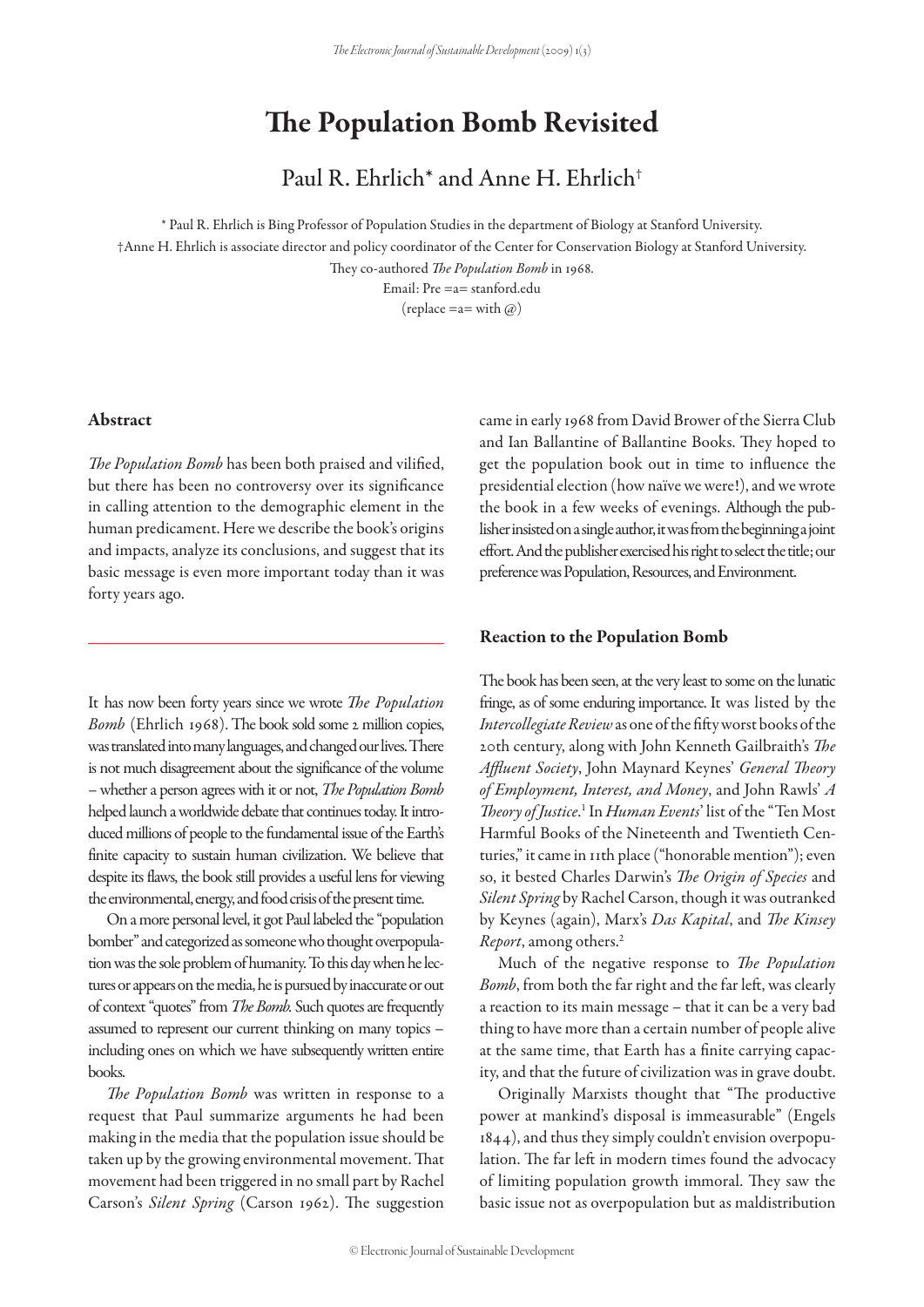of resources and worried that the far right would use overpopulation as an excuse to promote births of only the "right kind" (skin color, religion, national origin) of people – as was demonstrated by the eugenics movement and racist elements in the population control movement. The latter problem has caused Paul to put great effort into refuting the idea, once expressed by William Shockley,3 that people are color-coded for quality (Ehrlich and Holm 1964, Ehrlich and Feldman 1977, Ehrlich 2000). Conservatives, wed to the idea that free markets could solve any problem, didn't like the idea that population size was a legitimate area for government intervention.

Those opposed to contraception, abortion, and sex education in the United States of course hated it, while the sexually repressed simply didn't like any discussion of reproductive issues in their sex-soaked society. None of those constituencies seemed to understand that the fundamental issue was whether an overpopulated society, capitalist or socialist, sexually repressed or soaked, egalitarian or racist/sexist, religious or atheist, could avoid collapse. Four decades of largely ignored population growth and related issues -- especially patterns of rising consumption and their environmental effects -- since then make collapse now seem ever more likely and possibly sooner than even many pessimists think.

In late June 2008 James Hansen, a top NASA scientist, told Congress the climate situation has gotten so bad that the civilization's only hope is drastic action. He asserted that the world has long passed the "dangerous level" for greenhouse gases in the atmosphere and must get back to 1988 levels. In his view, the volume of man-made carbon dioxide already injected into Earth's atmosphere can remain for no more than a couple more decades without causing changes such as mass extinctions, ecosystem collapses, and dramatic sea level rises. In summary, he said, "We're toast if we don't get on a very different path."4 And, of course, any path that satisfactorily deals with climate disruption would necessarily involve control of human numbers.

Perhaps the biggest barrier to acceptance of the central arguments of *The Bomb* was–and still is–an unwillingness of the vast majority of people to do simple math and take seriously the problems of exponential growth. This is not just the man in the street – it includes individuals who otherwise might be considered highly educated. A classic example was the statement by a professor of business administration, specializing in mail-order marketing, Julian Simon, who found prominence as a critic of environmental science: "We now have in our hands – in our libraries, really – the technology to feed, clothe, and supply energy to an ever-growing population for the

next 7 billion years" (Myers and Simon 1994, p. 65)<sup>5</sup>. In 1994, when that was written, the world population was growing at 1.4 percent annually. At that rate it would only take some 6000 years for the mass of the human population to equal the mass of the universe.

A similar lack of understanding of the power of exponential growth in population and consumption was demonstrated by Wilfred Beckerman, Professor of Political Economy at University College London before moving to Oxford. According to Beckerman, the problems associated with exponential growth in the use of any finite resource were "just as true in Ancient Greece…. This did not prevent economic growth from taking place since the age of Pericles…. [T]here is no reason to suppose that economic growth cannot continue for another 2500 years." (Beckerman 1972).<sup>6</sup> Assuming "slow" economic growth at a little over one percent per year, if England had existed in Pericles' time (ca. 450 BC), the average family income would have had the annual buying power of about a millionth of a penny (Parsons 1977)! That is, if one started with a millionth of a penny in ancient Greece, and invested it at an interest rate of one percent annually, it would have generated about the same amount of money as a British family's income in 1977.

Equally silly statements are made about the relationship of human numbers to prosperity. As late as 2007, echoing Chairman Mao<sup>7</sup> and Julian Simon,<sup>8</sup> demographer Nicholas Eberstadt called people the "wealth of modern societies" (Eberstadt 2007). People, of course, can be regarded as productive assets (embodying, as economists would put it, "human capital"), but it is an error to consider increases in human numbers as automatically expanding real wealth – the capacity for wellbeing. Given the growing scarcity of natural resources, population growth normally reduces per capita genuine wealth, and can even shrink a nation's total wealth (e.g., Arrow et al. 2004). If wealth were a function of population size, China and India each would be three to four times as rich as the United States and more affluent than all the nations of Europe combined, Africa's wealth would outstrip that of North America or Europe, and Yemen would be three times as well off as Israel (Population Reference Bureau 2008).

## Population since *The Bomb*

World-renowned scientist James Lovelock, whose invention of the apparatus that allowed discovery of the threat to the ozone layer and saved humanity, recently stated: "We have grown in number to the point where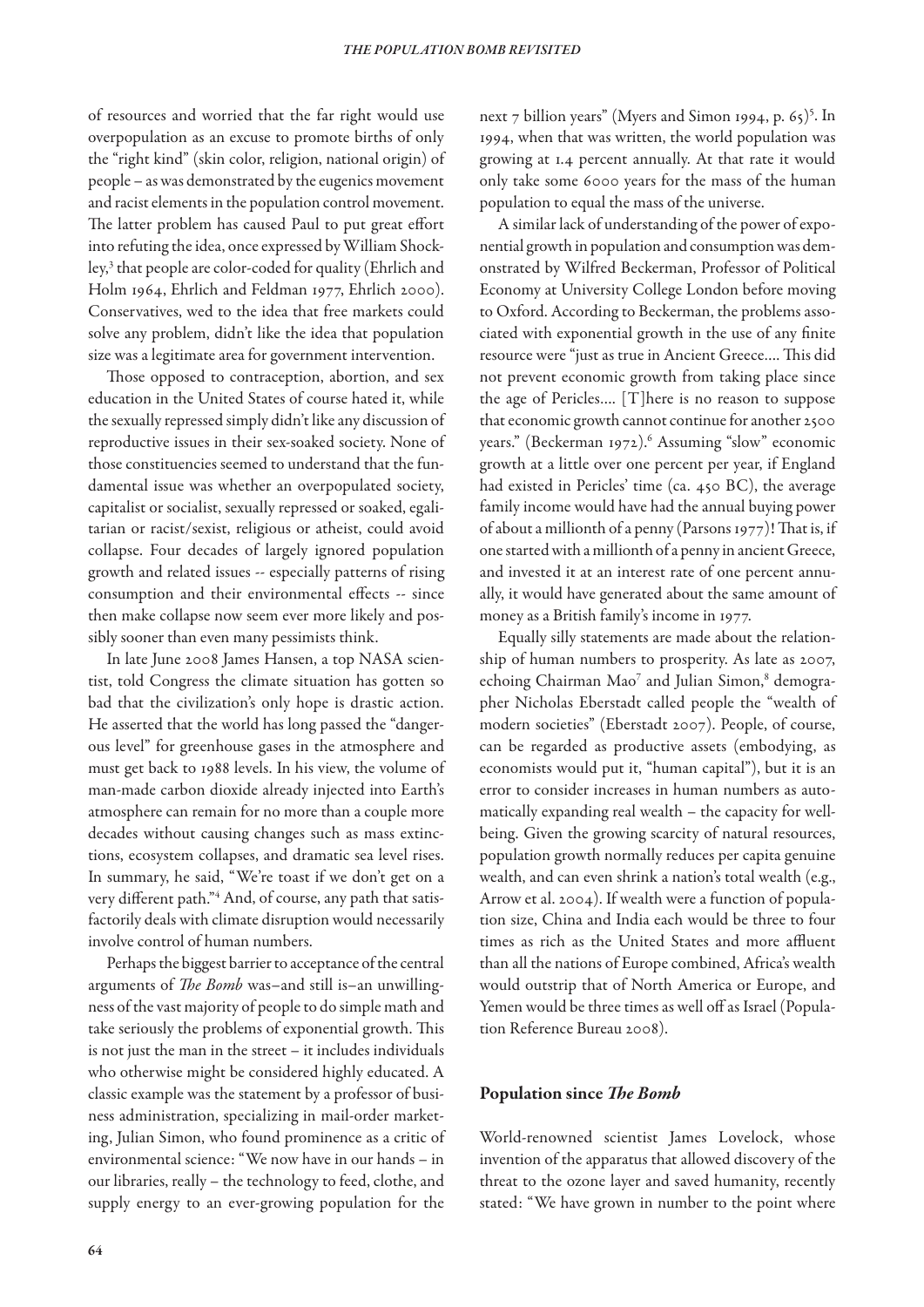our presence is perceptibly disabling the planet like a disease."9 When *The Population Bomb* was written, there were roughly 3.5 billion people in the world. Four decades later there are 6.7 billion people (Population Reference Bureau 2008), meaning that the world population has nearly doubled since *The Bomb* rolled off the presses. Despite this growth, there have been some remarkable advances on the population front. Birthrates have dropped in most of the world, partly in response to government-sponsored programs in education (especially of women), giving women job opportunities, making contraceptive information and materials accessible – and to economic factors.

Some of the lowest birthrates are now found in the rich, fully industrialized nations of Europe and in Japan. That's fortunate in one respect because it is the highconsuming rich nations that place the greatest pressure on humanity's staggering life-support systems (Ehrlich and Holdren 1971, Ehrlich and Ehrlich 2005). The big exception is the United States, which is a center of overconsumption and whose population continues growing because of a relatively high birthrate (average family size about 2.1 children, compared with 1.4 in Italy and Spain and 1.3 in Germany and Japan) and high immigration rate (4 per thousand, with Italy the same, Spain 7, Germany 0, and Japan 0). The nation has recently been in the strange position of debating immigration policy without ever discussing population policy.

Sadly, the United States has also been plagued by administrations, first under Ronald Reagan and then under George W. Bush, that have in effect encouraged high birthrates by withholding aid to family planning programs that allow women access to safe abortion. Even so, the majority of developing countries have adopted family planning programs, and many have substantially reduced their birthrates as the perception of children as valued farm labor has changed with urbanization to one in which children do not join the labor force early and are expensive to educate. Meanwhile some high-consuming European populations have even started shrinking in size – ironically accompanied by complaints about "aging populations." That the change in age distribution is inevitable as population growth stops, and is often beneficial and easily managed, is ignored (Ehrlich and Ehrlich 2006). More importantly, so is the vast benefit of lessening pressure on our already battered life-support systems.

Thus the central goal of *The Population Bomb*, to encourage the adoption of policies that would gradually reduce birthrates and eventually start a global decline toward a human population size that is sustainable in the long run, has been partially achieved. Rather than doubling the population in 35 years, as continued growth at the 1968 rate would have done, we may not reach that level – 7 billion – until 2013, 45 years after *The Bomb* was published.

Fortunately, the implications of population growth for our future overall well-being are gradually working their way back into the public and political consciousness today (e.g., Feeney 2008), especially in terms of the harm growth does in retarding the development of poor nations (Campbell et al. 2007). That's very fortunate because the depressing fact is that, even with the good news on the population front, humanity may add some 2.5 billion people to the population before growth stops and (we hope) a slow decline begins.

It is essential to try to minimize those additions because they will have a disproportionate negative impact on our life-support systems. Our ancestors naturally farmed the richest soils and used the most accessible resources first (Ehrlich and Ehrlich 2005, p. 102). Now those soils, where people first settled as they took up farming, have often been eroded away or paved over, and societies are increasingly forced to turn to marginal land to grow more food. Instead of extracting rich ores on or near the surface, deeper and much poorer deposits must be mined and smelted today, at ever-greater environmental cost. Water and petroleum must come from lower quality sources, deeper wells, or the latter often from far beneath the ocean, and must be transported over longer distances. The environmental and resource impacts of past and future population growth will haunt humanity for a long time.

## Where *The Bomb* was on the right track

Aside from its general emphasis on the perils of population growth, the book also drew early attention to overconsumption as a problem  $(p. 133)^{10}$ , something that is increasingly seen as a pattern that may be more difficult to alter than over-reproduction (see, e.g., Ehrlich and Goulder 2007, Ehrlich and Ehrlich 2008). The U.S. share of global consumption has dropped substantially since *The Bomb* was published; as the book predicted, its share of world population has also dropped from a little under 7 percent to less than 5 percent. Yet the United States still consumes nearly a quarter of Earth's resource flows. While the factors influencing reproductive patterns are now relatively well recognized, and thus the ways in which family-size choices can be altered, equivalent understanding of consumption choices has not been established.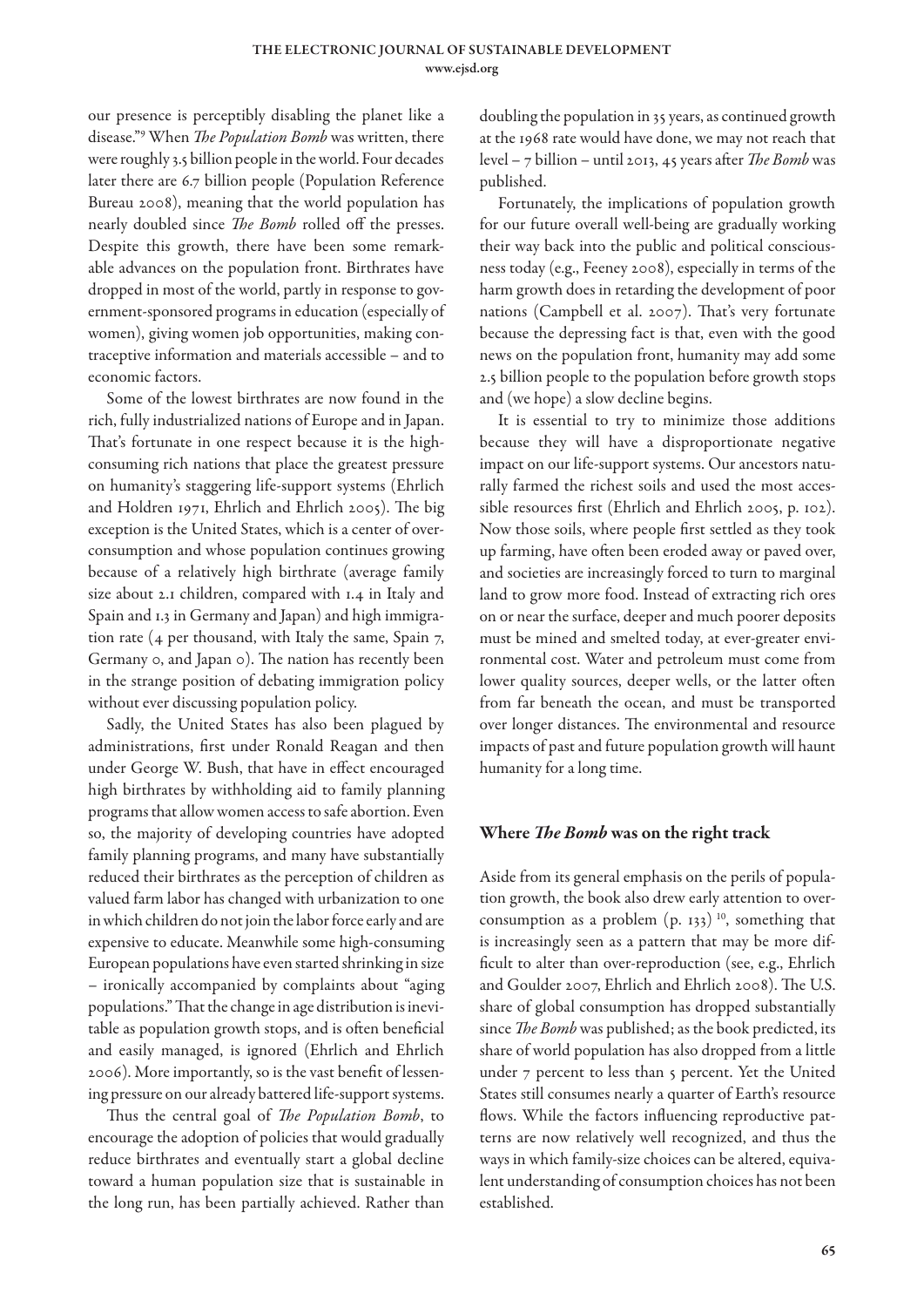What about the often-cited warnings about world population outstripping food supplies? Our skepticism on the oceans as a source of increased food has been more than borne out. We wrote, referring to a claim in an editorial in the January 28, 1967 issue of *Saturday Evening Post* (p. 86): "What about those 'unmeasurable riches' of the sea? Unhappily, they have been measured and found wanting. The notion that we can extract vastly greater amounts of food from the sea in the near future is quite simply just another myth promoted by the ignorant or the irresponsible" (p. 99). The wild seafood catch has not kept pace with population's rise. Despite escalating (and environmentally dangerous) efforts at herding fishes in the oceans ("fish farming"), the total yield from the seas (wild plus farmed) has only increased about 20 percent per person, mostly in less desirable fish species – with no sign of "unmeasurable riches." The long-term costs of attempting to continue increasing the wild fish harvest are projected (e.g., Pauly et al. 1998, Jackson 2008) to be disastrous, and even the popular press is beginning to realize that the future of the oceans is truly at risk (Renton 2008). Only a combination of reduced fishing pressures, a ban on bottom trawling, restoration of fisheries' coastal "nursery" ecosystems, establishment of large networks of marine reserves, and (probably) stabilization of the climate through great reductions of the flow of CO<sub>2</sub> into the atmosphere (and thus reducing the acidification of the seas) would likely brighten that future.

Similarly, our view of the panacea potential of novel food sources such as single-cell protein from bacteria or algae cultured on petroleum or sewage (e.g., Marx 1989), leaf protein (Pirie 1966), or food production by nuclear agro-industrial complexes (Oak Ridge National Laboratory 1968) has proven entirely correct (pp. 100–105), as has our estimate that high-yield grains held the most hope for increasing human food supplies (pp. 106–107) and our concern about the environmental downsides of what was termed the "Green Revolution" (Dahlberg 1979, Ehrlich and Ehrlich 1990, Ehrlich and Ehrlich 1991).

The book was ahead of its time in its attention to new threats of vast epidemics connected to population size, coming out as it did just as Surgeon General William H. Stewart was declaring that vaccination and antibiotics had conquered infectious diseases. Decades before AIDS began to kill millions of people, we wrote of our concern about the deterioration of the epidemiological environment and the possibility of a "super flu"(pp. 69–71), which are far more serious worries today than they were forty years ago (Daily and Ehrlich 1996a, Daily and Ehrlich 1996b). And it gave ample attention to the overuse of pesticides, especially DDT, which remains a serious problem, despite knowledge that often, maybe always, integrated pest control is a more economically (Cowan and Gunby 1996) and ecologically rational approach (Ehrlich and Ehrlich 1990, pp. 57–59).

## What did *The Bomb* get wrong?

From a personal point of view, the worst aspect of the book was its title, which was taken (with permission) from General William H. Draper, founder of the Population Crisis Committee and a pamphlet issued in 1954 by the Hugh Moore Fund. Draper was, in tune with the tenor of the times and his friendship with George H.W. Bush, most concerned with the control of the populations of dark-skinned people (for an overview of the less savory aspects of population limitation, see Connelly 2008). The publisher's choice of *The Population Bomb* was perfect from a marketing perspective but it led Paul to be miscategorized as solely focused on human numbers, despite our interest in all the factors affecting the human trajectory.

Perhaps the most serious flaw in *The Bomb* was that it was much too optimistic about the future. When it was written, carbon dioxide was thought to be the only gas whose greenhouse effect might cause serious global heating (the roles of methane, nitrous oxide, and chlorofluorocarbons were not recognized until a decade or so later). When the book was published, some climatologists thought that any warming from carbon dioxide emissions would be counteracted by anthropogenic dust and contrails from high-flying jets, which would have a global cooling effect. As a result, we could only write that exploding human populations were tampering with the energy balance of Earth and that the results globally and locally could be dire. Since *The Bomb* was written, increases in greenhouse gas flows into the atmosphere, a consequence of the near doubling of the human population and the near tripling of global consumption, indicate that the results likely will be catastrophic climate disruption caused by greenhouse heating.

In 1968 Sherwood Rowland and Mario Molina had not yet discovered the potential of chlorofluorocarbons to destroy the ozone layer and make life on Earth's surface impossible. Norman Myers was years from calling world attention to the destruction of tropical rainforests; when *The Bomb* was written, the possibility that the tropical moist forests of the Amazon basin, Africa, and Asia might be destroyed was essentially unknown.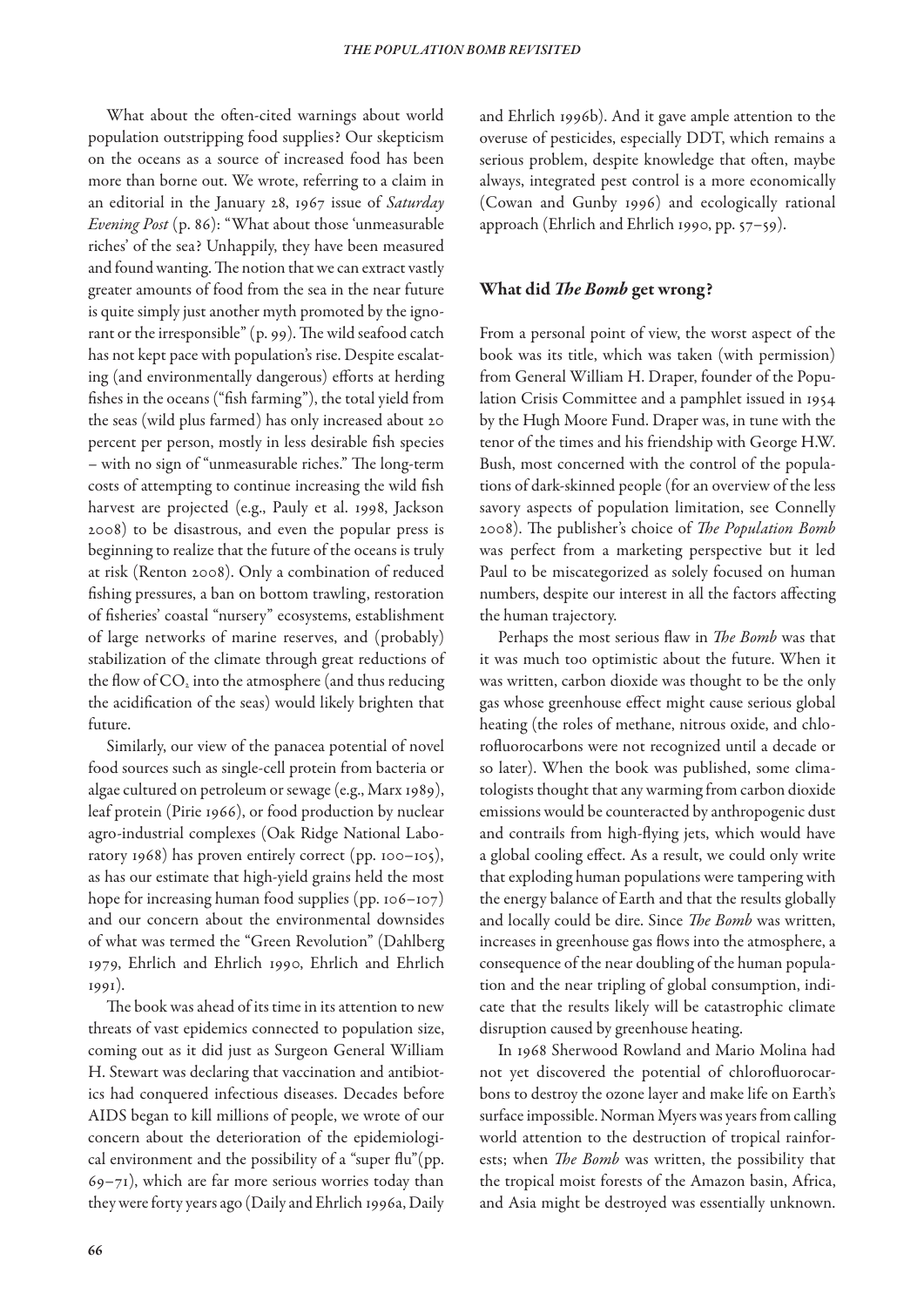www.ejsd.org

Also unknown were the threats of endocrine disrupting contaminants (pollutants that mimic hormones), compounds with non-linear dose-response curves that may be more dangerous in trace rather than high concentrations (Myers and Hessler 2007, Narita et al. 2007). Polar bears were not having reproductive difficulties blamed on pollutants then, nor were they losing their habitat due to melting sea ice. And we did not anticipate the largely successful attempts of the Reagan and George W. Bush administrations to roll back environmental regulations, promote over-reproduction globally, and (in the case of Bush) start a resource war over fossil fuels (Klare 2004, Ehrlich and Ehrlich 2005). The first post-World War II resource war was over water – the 1967 Israeli-Arab war. Those two wars may have been precursors of many more resource wars with intimate connections to overpopulation (Klare 2001, Klare 2008).

There were of course flaws in *The Population Bomb*'s analysis of known threats. The first lines of the Prologue (p. 11) proved to be among the most troublesome in the book: "The battle to feed all of humanity is over. In the 1970s the world will undergo famines – hundreds of millions of people are going to starve to death in spite of any crash programs embarked upon now." We are often asked what happened to the famines *The Bomb* predicted, as if the last four decades were a period of abundant food for all. But, of course, there were famines, essentially continuously in parts of Africa. Perhaps 300 million people overall have died of hunger and hunger-related diseases since 1968. But the famines were smaller than our reading of the agricultural literature (Paddock and Paddock 1964) at the time had led us to anticipate. What happened? The central factor, of course, was the mediumterm success of the "green revolution" in expanding food production at a rate beyond what many, if not most, agricultural experts believed likely. As a result, there wasn't a general rise in the death rate from hunger – although there have been periodic regional rises in South Asia and Africa, and the world now may be on the brink of another major rise.

As was suggested in the same paragraph of the Prologue, many lives were saved by "dramatic programs to 'stretch' the carrying capacity of the earth by increasing food production." The success of expansion of India's grain production was far beyond that foreseen by experts such as Raymond Ewell (pp. 39–40) and Louis L. Bean (pp.  $40-41$ ). On the other hand, the cautious optimism of Lester Brown (then administrator of the International Agricultural Development Service) was justified for the short term, although Brown has subsequently become much more pessimistic.

The analysis of the food situation in *The Population Bomb* was thus wrong in that it underestimated the impact of the green revolution. At the same time it did recognize that serious ecological risks would accompany the spread of that revolution (p. 108), although missing the overdrafts of groundwater, declines in the genetic variability of crops, and some other problems. It emphasized the importance of both curbing population growth and attempting to expand food production, and it is worth noting that falling population growth rates in the rich nations of Europe have played a significant role in the creation of agricultural surpluses in those countries. Nevertheless, the absolute numbers of "hungry" people by 2005 (around 850 million) were somewhat less than they were in 1968. That was a cheering result, but the numbers of under- and malnourished people may now have risen again by 100 million or more in the current food shortage crisis. Even so, the reduction of the hungry portion of the world population may well have been bought at a high price of environmental destruction to be paid by future generations. It should be noted that in 1968, as today, there was and is enough food to feed everyone an adequate diet if food were distributed according to need. But there is not the slightest sign that humanity is about to distribute anything according to need, and it is uncertain how long there will be enough food for everyone even if there were more equitable distribution.

*The Bomb* was also somewhat misleading in stating that the birthrate in the United States might soon rise as the post-World War II baby boomers matured into their reproductive years. Instead, it actually dropped significantly in the early 1970s. One interesting question raised by this is how much of that change was the result of rising concern about overpopulation generated in part by *The Bomb* itself. And in 1968 the critical importance for lowering birthrates of providing women with education and job opportunities, as well as access to contraception and abortion, was under recognized, and we did not properly emphasize their potential role in reducing birthrates.

The biggest tactical error in *The Bomb* was the use of scenarios, stories designed to help one think about the future. Although we clearly stated that they were not predictions and that "we can be sure that none of them will come true as stated,  $(p. 72)$  – their failure to occur is often cited as a failure of prediction. In honesty, the scenarios were way off, especially in their timing (we underestimated the resilience of the world system). But they did deal with future issues that people in 1968 should have been thinking about – famines, plagues, water shortages, armed international interventions by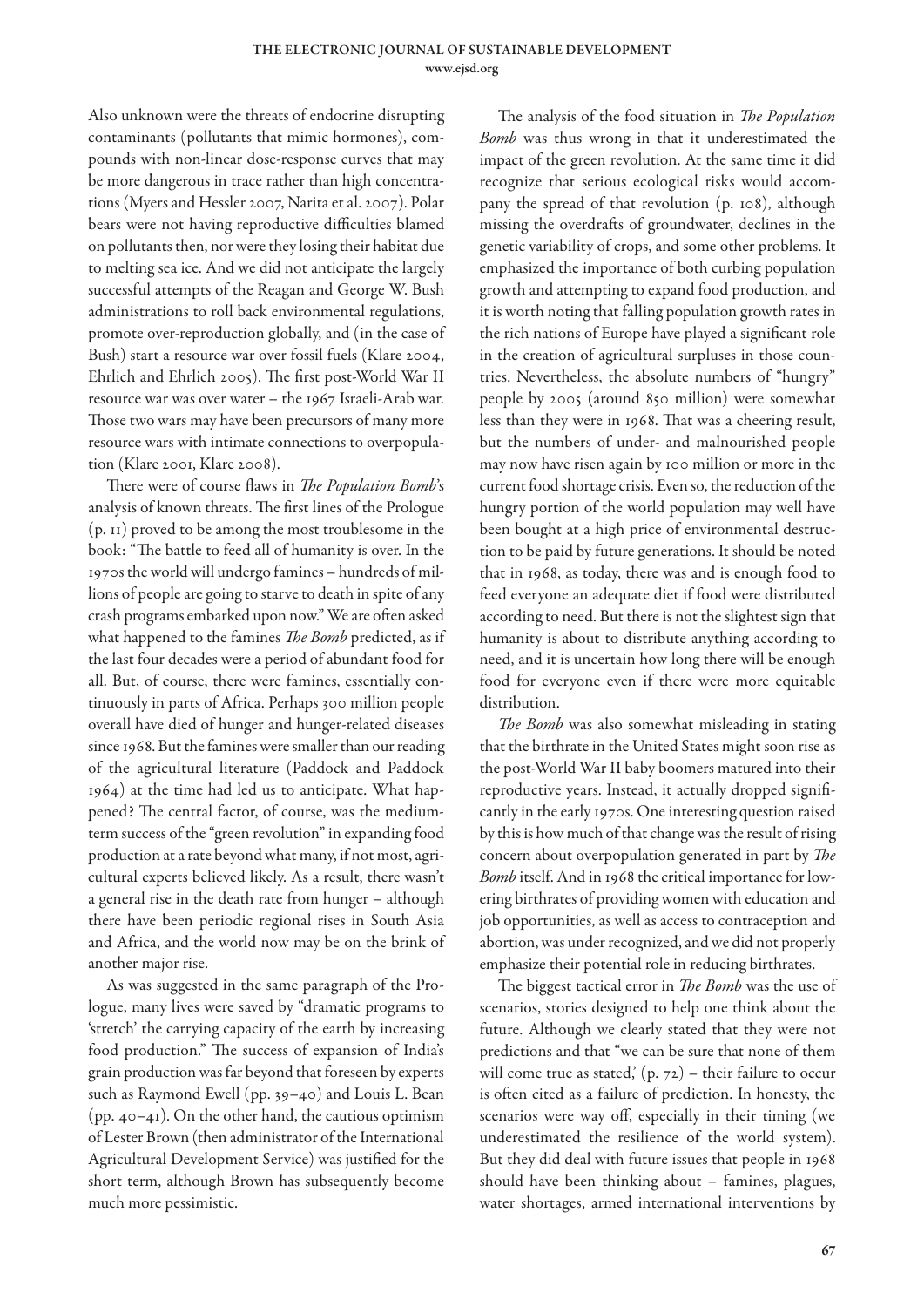the United States, and nuclear winter (e.g., Ehrlich et al. 1983, Toon et al. 2007) – all events that have occurred or now still threaten. We also didn't realize that many commentators would assume that our analysis in *The Population Bomb* comprised our last thoughts on the subject and would never bother to look at the many hundreds of subsequent articles and books in which we updated and revised our conclusions (e.g., Ehrlich and Holdren 1971, Ehrlich et al. 1977, Ehrlich et al. 1981, Ehrlich and Ehrlich 1981, Ehrlich and Ehrlich 1987, Ehrlich and Ehrlich 1989, Ehrlich and Ehrlich 1990, Ehrlich and Ehrlich 1991, Ehrlich et al. 1992, Ehrlich et al. 1995, Ehrlich and Ehrlich 2005).

## Back to fundamentals

The essential point made about population growth is as valid today as it was in 1968: "Basically, there are only two kinds of solutions to the population problem. One is a 'birthrate solution,' in which we find ways to lower the birthrate. The other is a 'death rate solution,' in which ways to raise the death rate – war, famine, pestilence – find us"  $(p. 34)$ .

The answer to the question of whether future substantial rises in death rates could have been avoided if more comprehensive action to reduce birthrates had been initiated in the late 1960s, will probably never be clear. Those death rate rises seem ever more likely today as hunger wracks millions of poor people and causes food riots (Anonymous 2008) and as the agricultural enterprise in many regions is threatened by massive climate disruption (Fogarty 2008), although the uncertainties are great and are likely to remain so for a substantial period of time. In any case, one only need look at current projections for population shrinkage by mid-century due to AIDS in countries such as Botswana and widespread increases in hunger because of rising food prices (Lean 2008) to realize that if we continue on a business-as-usual course, a full-scale death rate solution may soon be upon us.

Much of the focus of *The Bomb* was on avoiding a collapse of humanity's global civilization from "three of the four apocalyptic horsemen–war, pestilence, and famine" (p. 69). Those horsemen were also doubtless involved in most of the past local and regional collapses of which we are aware – civilizations of Akkadia, Sumeria, Babylonia, Nineveh, Rome, the Classic Maya, Easter Island, Norse Greenland, and so on (e.g., Tainter 1988, Diamond 2005). The same horsemen, joined by a fourth, toxification, represent increasing threats today as globalization destroys the safety valve of modularization and the civilization facing collapse is for the first time truly global (Ehrlich and Ehrlich 2005, Ehrlich and Ehrlich 2008).

The fundamental point of *The Population Bomb* is still self-evidently correct, we believe: the capacity of Earth to produce food and support people is finite. More and more scholars have realized that as our population, consumption, and technological skills expand, the probability of a vast catastrophe looms steadily larger (Homer-Dixon 2006). James Lovelock "believes global warming is now irreversible, and that nothing can prevent large parts of the planet becoming too hot to inhabit, or sinking underwater, resulting in mass migration, famine and epidemics. Britain is going to become a lifeboat for refugees from mainland Europe, so instead of wasting our time on wind turbines we need to start planning how to survive." Lovelock fears we won't invent the technologies necessary to save us in time and expects "about 80%" of the world's population to be wiped out by 2100." Prophets have been foretelling Armageddon since time began, he says. "But this is the real thing" (Aitkenhead 2008). British astronomer Sir Martin Rees suggests similar possibilities as the title of a recent book indicates: *Our Final Hour: A Scientist's Warning: How Terror, Error, and Environmental Disaster Threaten Humankind's Future In This Century – On Earth and Beyond* (Rees 2003).

Signs of potential collapse, environmental and political, seem to be growing. The pattern is classic – population grows to the limits of current technologies to support it, followed by technological innovation (e.g., long canals in Mesopotamia, green revolution in India, biofuels in Brazil and U.S.) accompanied by more population growth and environmental deterioration, while politicians and elites fail to recognize the basic situation and focus on expanding their own wealth and power.

On the population side, it is clear that avoiding collapse would be a lot easier if humanity could entrain a gradual population decline toward an optimal number. Our group's analysis of what that optimum population size might be like comes up with 1.5 to 2 billion, less than one third of what it is today. We attempted to find a number that would maximize human options – enough people to have large, exciting cities and still maintain substantial tracts of wilderness for the enjoyment of outdoors enthusiasts and hermits (Daily et al. 1994). Even more important would be the ability to maintain sustainable agricultural systems and the crucial life support services from natural ecosystems that humanity is so dependent upon. But too many people, especially those in positions of power, remain blissfully unaware of that dependence.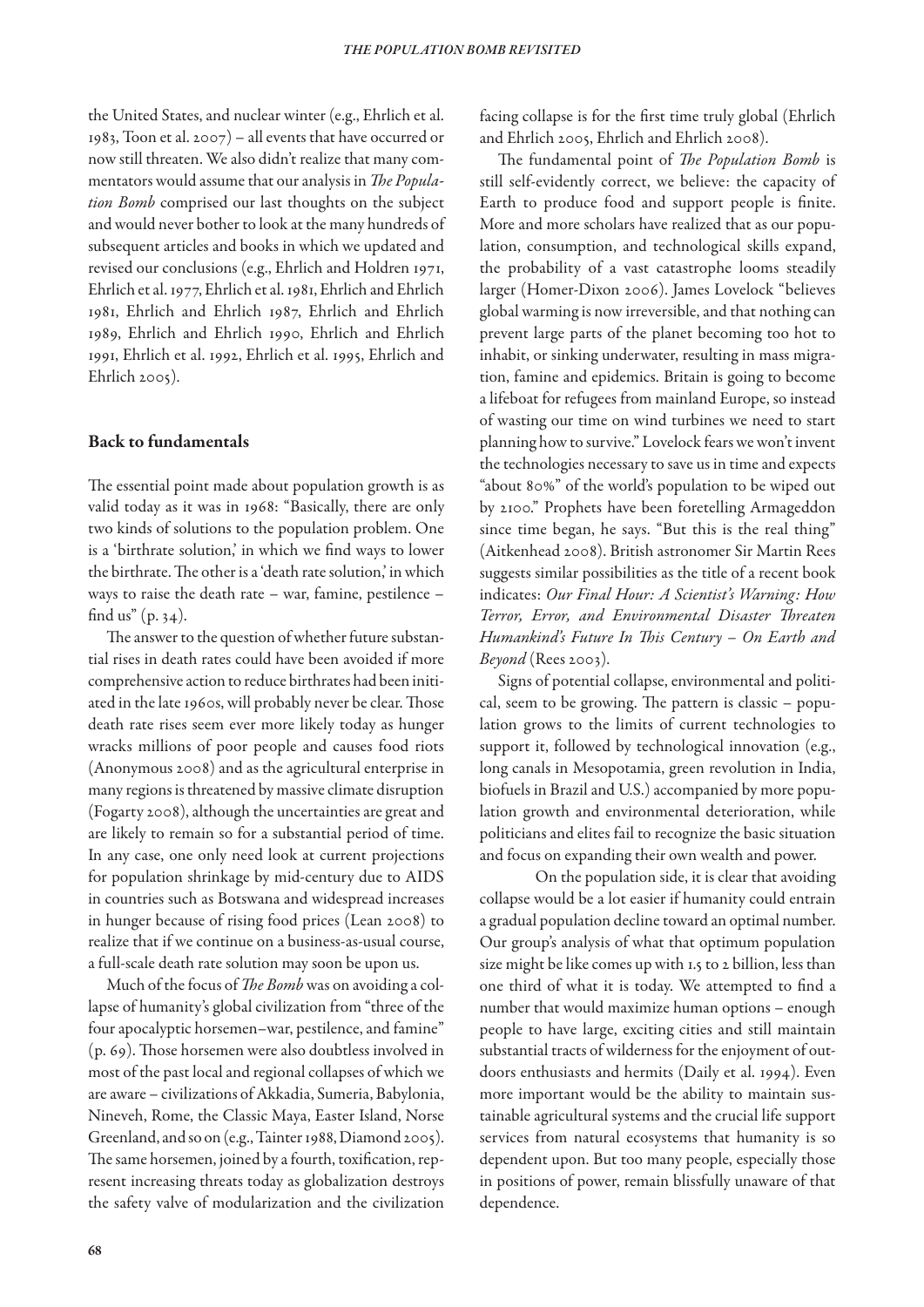# Conclusions

*The Population Bomb* certainly had its flaws, which is to be expected. Science never produces certainty. Nonetheless we are all, scientists or not, always attempting to predict the future (will the stock go up or down? Will he be a good husband? Will it rain later?). And when we plan, we do the best we can.

One of our personal strategies has always been to have our work reviewed carefully by other scientists, and *The Population Bomb* was no exception. It was vetted by a series of scientists, including some who became top leaders in the scientific enterprise. That is one reason that long ago the fundamental message of *The Bomb* moved from a somewhat heterodox view to a nearly consensus view of the scientific community. Consider the following two 1993 statements. The first was the World Scientists' Warning to Humanity, released by the Union of Concerned Scientists (1993) and signed by more than 1500 of the world's leading scientists, including more than half of all living Nobel Laureates in science. The second was the joint statement by 58 of academies participating in the Population Summit of the World's Scientific Academies, including the U.S. National Academy of Sciences, the British Royal Society, and the Third World Academy (National Academy of Sciences USA 1993).

The World Scientists' Warning said in part: "Human beings and the natural world are on a collision course. Human activities inflict harsh and often irreversible damage on the environment and on critical resources. If not checked, many of our current practices put at serious risk the future that we wish for human society and the plant and animal kingdoms, and may so alter the living world that it will be unable to sustain life in the manner that we know. Fundamental changes are urgent if we are to avoid the collision our present course will bring about."

Part of the Academies' pronouncement read: "the magnitude of the threat… is linked to human population size and resource use per person. Resource use, waste production and environmental degradation are accelerated by population growth. They are further exacerbated by consumption habits.… With current technologies, present levels of consumption by the developed world are likely to lead to serious negative consequences for all countries…. As human numbers further increase, the potential for irreversible changes of far-reaching magnitude also increases."

These statements recognized that humanity has reached a dangerous turning point in its domination of the planet (Ehrlich and Ehrlich 2008), a view even

more common in the scientific community today (e.g,, Hall and Day 2009). The same genius that allowed us to achieve that dominance now must be harnessed if we are to prevent our very success from sealing our doom. We think, with all its warts, *The Bomb* did exactly what we had hoped – alerted people to the importance of environmental issues and brought human numbers into the debate on the human future. It was thus a successful tract, and we're proud of it.

## **Notes**

- 1. See http://www.listsofbests.com/list/92/.
- 2. See http://www.humanevents.com/article.php?id=7591.
- 3. See http://thinkexist.com/quotation/nature\_has\_colorcoded\_groups\_of\_individuals\_so/179145.html.
- 4. See http://seattlepi.nwsource.com/national/1501ap\_sci\_ warming\_scientist.html
- For a more technical treatment see Hansen et al., 2008 5. Simon was also instigator of bets on the future of the
- environment. For those interested in this episode a detailed account with references can be found in Ehrlich and Ehrlich (1996), pp. 100–104.
- 6. See http://webdiary.com.au/cms/?q=node/2006.
- 7. "Of all things in the world, people are the most precious. Under the leadership of the Communist Party, as long as there are people, every kind of miracle can be performed." (*The Bankruptcy of the Idealist Conception of History*.) http://www.marxists.org/subject/china/ peking-review/PR1975–02c.htm.
- 8. Who thought the "ultimate resource" was the human mind.
- 9. Quoted in *Africa Geographic* 15, no. 7 (August 2007): p. 112.
- 10. All page references in *The Population Bomb* are to the first edition.

# References

- Aitkenhead D. 2008. Enjoy life while you can *The Guardian*. 1 March.
- Anonymous. 2008. The silent tsunami: food prices are causing misery around the world. Radical solutions are needed. *The Economist* 19 April: 13.
- Arrow K., Dasgupta P., Goulder L., Daily G., Ehrlich P., and others. 2004. Are we consuming too much? *Journal of Economic Perspectives* 18: 147-172.
- Beckerman W. 1972. Economists, scientists, and environmental catastrophe. *Oxford Economic Papers* 24: 327-344.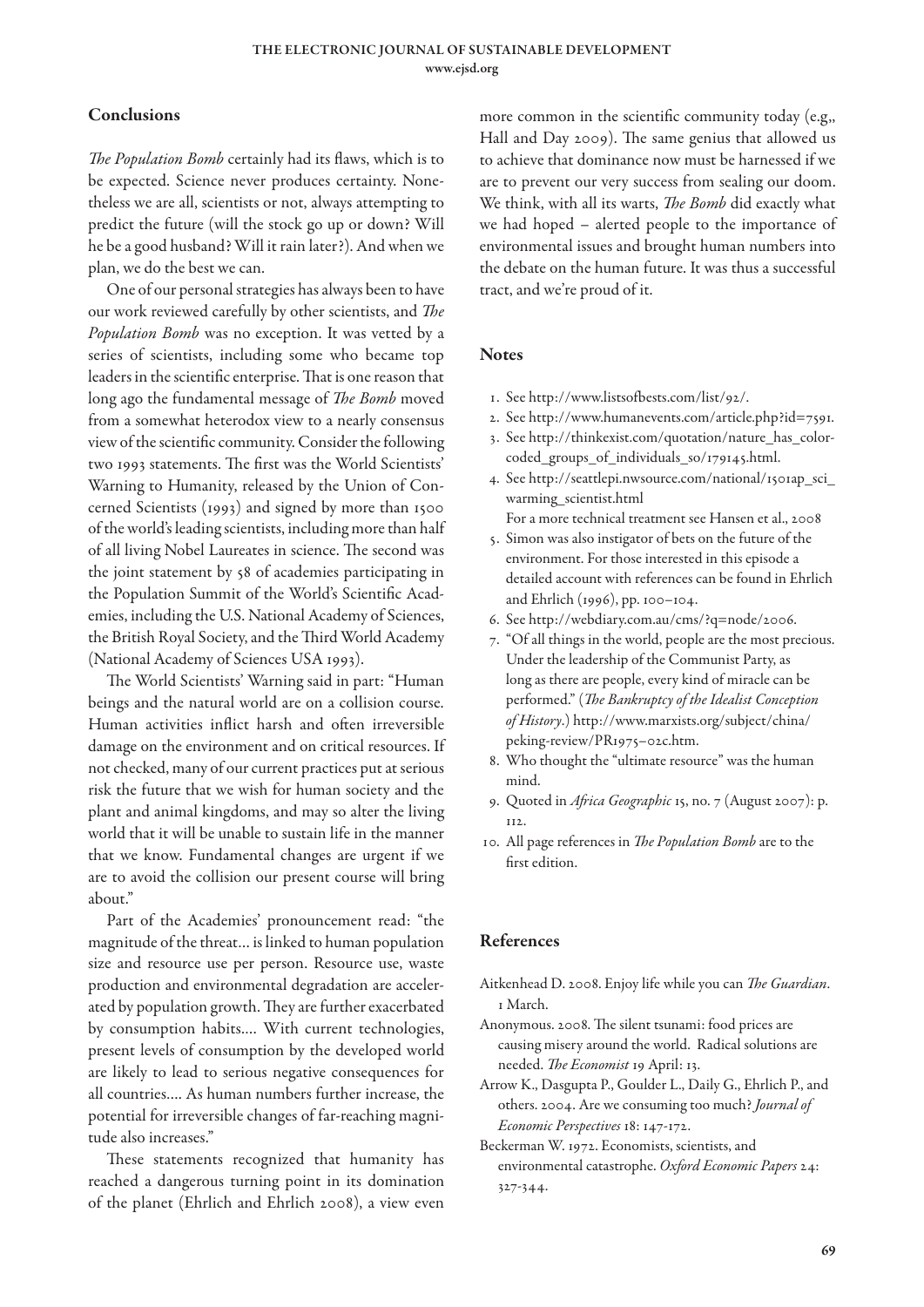- Campbell M., Cleland J., Ezeh A., and N. Prata. 2007. Return of the population growth factor. *Science* 315: 1501-1502.
- Carson R. 1962. *Silent Spring*. Boston: Houghton Mifflin.
- Connelly M. 2008. *Fatal Misconception: The Struggle to Control World Population* Cambridge, MA: Harvard University Press.
- Cowan R. and P. Gunby. 1996. Sprayed to death: path dependence, lock-in and pest control strategies. *The Economic Journal* 106: 521-542.
- Dahlberg K. 1979. *Beyond the Green Revolution*. New York, NY: Plenum.
- Daily G., and P. Ehrlich. 1996a. Global change and human susceptibility to disease. *Annual Review of Energy and the Environment* 21: 125-144.
- —. 1996b. Impacts of development and global change on the epidemiological environment. *Environment and Development Economics* 1: 309-344.
- Daily G., Ehrlich A., and P. Ehrlich. 1994. Optimum human population size. *Population and Environment* 15: 469-475.
- Diamond J. 2005. *Collapse: How Societies Choose to Fail or Succeed*. New York, NY: Viking.
- Eberstadt N. 2007. China's One-child mistake. *Wall Street Journal* 17 September: A17.
- Ehrlich A. and P. Ehrlich. 1987. *Earth*. New York, NY: Franklin Watts.
- Ehrlich P. 1968. *The Population Bomb*. New York: Ballantine Books.
- —. 2000. *Human Natures: Genes, Cultures, and the Human Prospect*. Washington, DC: Island Press.
- Ehrlich P. and R. Holm. 1964. A biological view of race. In *The Concept of Race*, edited by A. Montagu, 153-179. New York, NY: Free Press of Glencoe.
- Ehrlich P. and J. Holdren. 1971. Impact of population growth. *Science* 171: 1212-1217.
- Ehrlich P. and S. Feldman. 1977. *The Race Bomb: Skin Color, Prejudice, and Intelligence*. New York: New York Times Book Co.
- Ehrlich P. and A. Ehrlich. 1981. *Extinction: The Causes and Consequences of the Disappearance of Species*. NY: Random House.
- —. 1989. Too many rich folks. *Populi* 16: 20-29.
- —. 1990. *The Population Explosion*. New York: Simon and Schuster.
- —. 1991. *Healing the Planet*. Reading, MA: Addison-Wesley.
- —. 1996. *Betrayal of Science and Reason: How Anti-Environmental Rhetoric Threatens Our Future*. Washington, DC: Island Press.
- —. 2005. *One with Nineveh: Politics, Consumption, and the Human Future*, (with new afterword). Washington, DC: Island Press.
- —. 2006. Enough Already. *New Scientist* 191: 46-50.
- \_\_. 2008. *The Dominant Animal: Human Evolution and the Environment*. Washington, DC: Island Press.
- Ehrlich P. and L. Goulder. 2007. Is current consumption excessive? A general framework and some indications for the U.S. *Conservation Biology* 21: 1145-1154.
- Ehrlich P., Ehrlich A., and J. Holdren. 1977. *Ecoscience: Population, Resources, Environment*. San Francisco: W.H. Freeman and Co.
- Ehrlich P., Bilderback L., and A. Ehrlich. 1981. *The Golden Door: International Migration, Mexico, and the United States*. New York, NY: Wideview Books.
- Ehrlich P., Daily G., and L. Goulder. 1992. Population growth, economic growth, and market economies. *Contention* 2: 17-35.
- Ehrlich P., Ehrlich A., and G. Daily. 1995. *The Stork and the Plow: The Equity Answer to the Human Dilemma*. New York: Putnam.
- Ehrlich P., Harte J., Harwell, M., Raven P., Sagan C., Woodwell G., and others. 1983. Long-term biological consequences of nuclear war. *Science* 222: 1293-1300.
- Engels F. 1844. *Outlines of a Critique of Political Economy*. Deutsche-Französische Jahrbücher http://www.marxists. org/archive/marx/works/1844/df-jahrbucher/outlines. htm
- Feeney J. 2008. Return of the population bomb. *Guardian*. 5 May.
- Fogarty D. 2008. Farmers face climate challenge in quest of more food. *Reuters* http://www.reuters.com/article/ environmentNews/idUSSP28472120080505.
- Hall CAS, Day Jr. JW. 2009. Revisiting the limits to growth after peak oil. *American Scientist* 97: 230-237.
- Hansen J., Sato M., Kharecha P., Beerling D., Masson-Delmotte V., Pagani M., Raymo M., Royer D., and J. Zachos . 2008. Target atmospheric CO2: Where should humanity aim? *The Open Atmospheric Science Journal* 2: 217-231.
- Homer-Dixon T. 2006. *The Upside of Down: Catastrophe, Creativity, and the Renewal of Civilization*. Washington, DC.: Island Press.
- Jackson J. 2008. Ecological extinction and evolution in the brave new ocean. *Proceedings of the National Academy of Sciences* 105:11458-11465.
- Klare M. 2001. *Resource Wars: The New Landscape of Global Conflict*. New York, NY: Henry Holt.
- —. 2004. *Blood and Oil: The Dangers and Consequences of America's Growing Dependency on Imported Petroleum*. New York, NY: Henry Holt and Company.
- —. 2008. *Rising Powers, Shrinking Planet: The New Geopolitics of Energy*. New York, NY: Henry Holt and Company.
- Lean G. 2008. Multinationals make billions in profit out of growing global food crisis
- Speculators blamed for driving up price of basic foods as 100 million face severe hunger. *The Independent/UK*
- 4 May http://www.commondreams.org/ archive/2008/05/04/8710/.